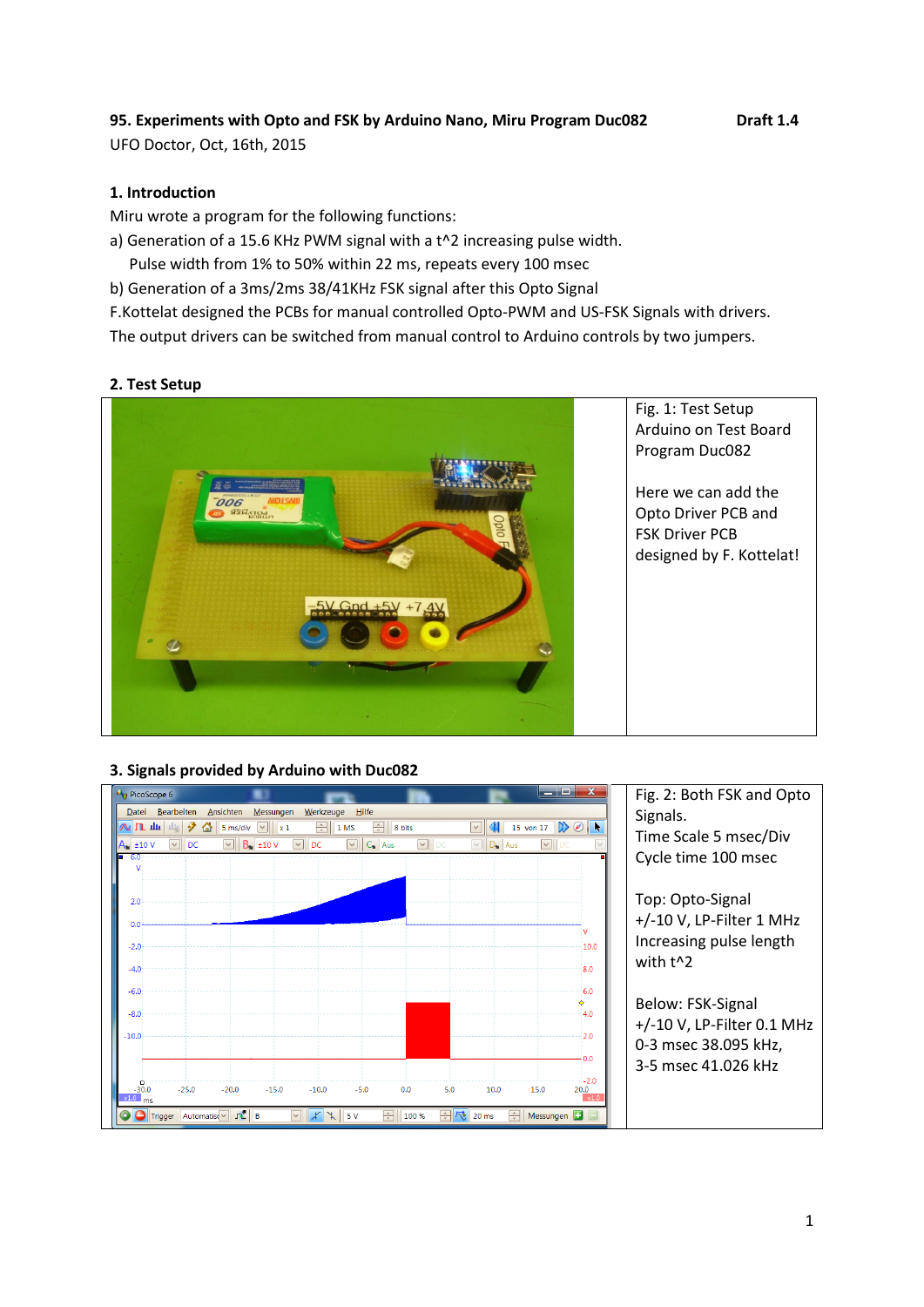#### **4. Experimental Mama Board**